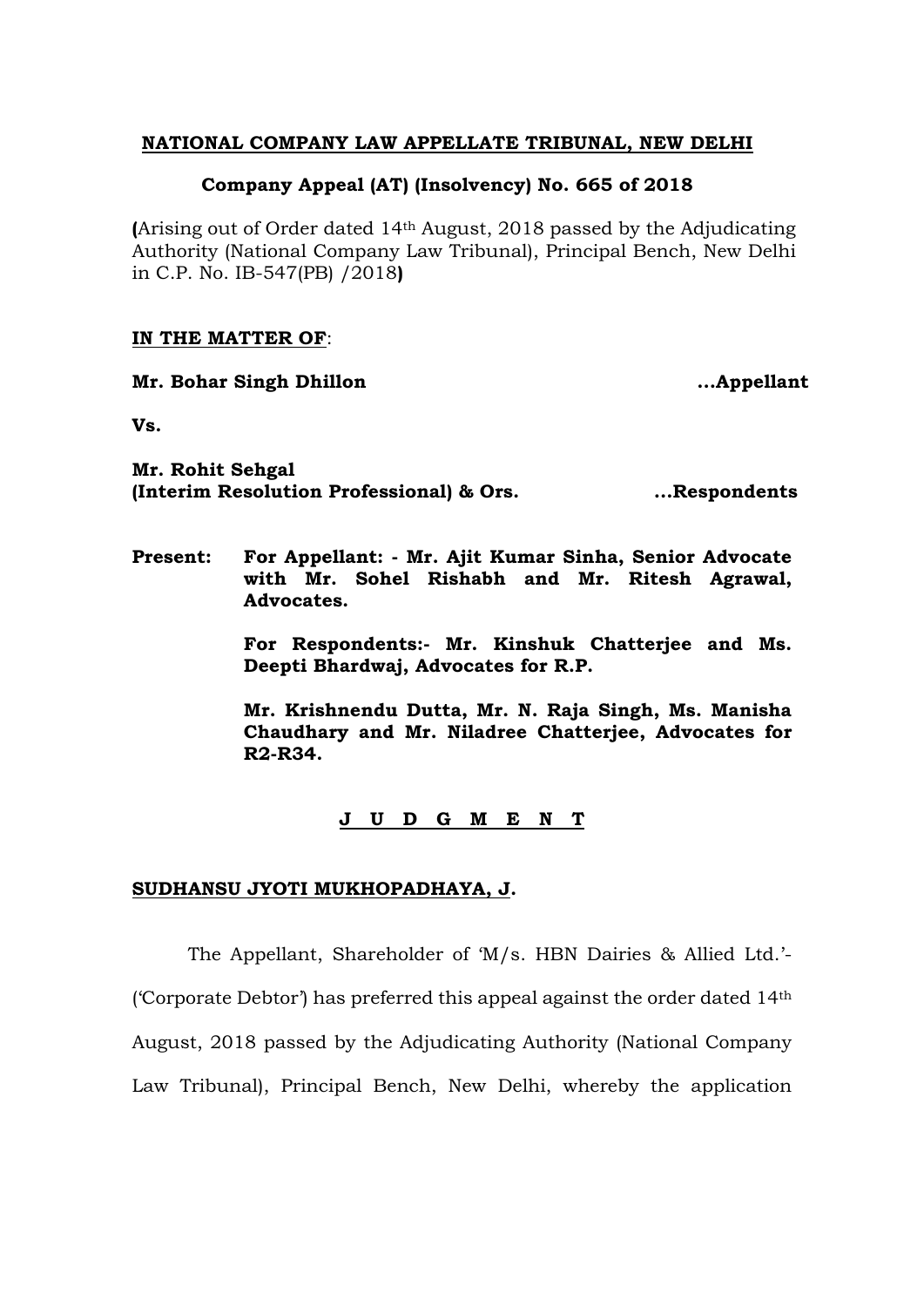under Section 7 of the Insolvency and Bankruptcy Code, 2016 ("I&B Code" for short) filed by the Respondents have been admitted.

2. Learned counsel for the Appellant submitted that 'Securities and Exchange Board of India' having already taken action against the 'Corporate Debtor', the application under Section 7 was not maintainable. The contesting Respondent is also not a 'Financial Creditor'.

3. Learned counsel appearing on behalf of the  $1^{st}$  &  $35^{th}$  Respondents submitted that the 'Corporate Debtor' illegally collected money to the tune of Rs. 1136 Crores under its unauthorised 'Collective Investment Schemes'. A recovery Certificate dated 14<sup>th</sup> September, 2017 for an amount of Rs. 1136 Crores was drawn up against the 'Corporate Debtor' pursuant to orders passed by the 'Securities and Exchange Board of India' as confirmed by the 'Securities Appellate Tribunal'. Thereafter, the immovable properties held by the 'Corporate Debtor' were attached vide order dated 29th September, 2017 passed by the Recovery Officer, 'Securities and Exchange Board of India', Northern Regional Office, New Delhi.

4. It was further submitted that the group of investors ('Financial Creditors') including the contesting Respondents were completely frustrated by the long delay due to action of the 'Securities and Exchange Board of India', therefore, they filed jointly the Insolvency Petition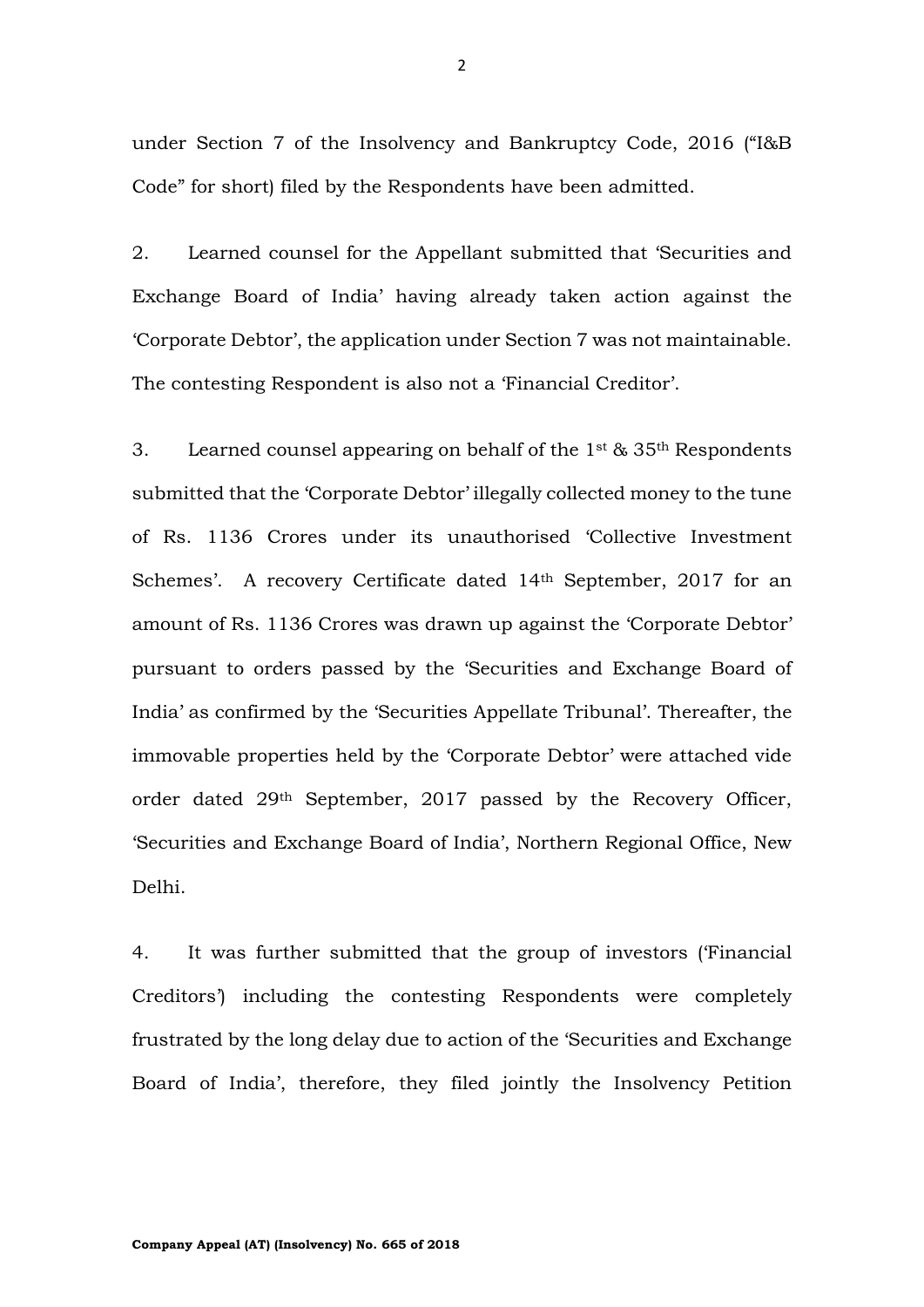application under Section 7 of the 'I&B Code' for initiating the 'Corporate Insolvency Resolution Process', wherein the impugned order was passed.

5. Learned counsel appearing on behalf of  $2<sup>nd</sup>$  to  $34<sup>th</sup>$  Respondents submitted that the said Scheme of the 'Corporate Debtor' was held to be an un-authorised Collective Investment Scheme by the 'Securities Exchange Board of India' vide its order dated 12th February, 2015. The said order dated  $12<sup>th</sup>$  February, 2015 passed by the 'Securities and Exchange Board of India' was challenged before the 'Securities Appellate Tribunal', Mumbai. In terms of the order dated 28th June, 2017 passed by the 'Securities Appellate Tribunal', the 'Corporate Debtor' and its Directors were directed to furnish list of their immovable properties so that the said properties may be sold by the 'Securities and Exchange Board of India' to repay the amounts due to the investors.

6. We have heard learned counsel appearing on behalf of the Appellant and Respondents and perused the record.

7. In the case of *"Ms. Anju Agarwal Vs. Bombay Stock Exchange & Ors.─ Company Appeal (AT) (Insolvency) No. 734 of 2018"* by its Judgment dated 23rd April, 2019, this Appellate Tribunal observed and held as follows:

> *"10. Section 14(1) (a) of the 'I&B Code' relates to 'Moratorium' and reads as follows:*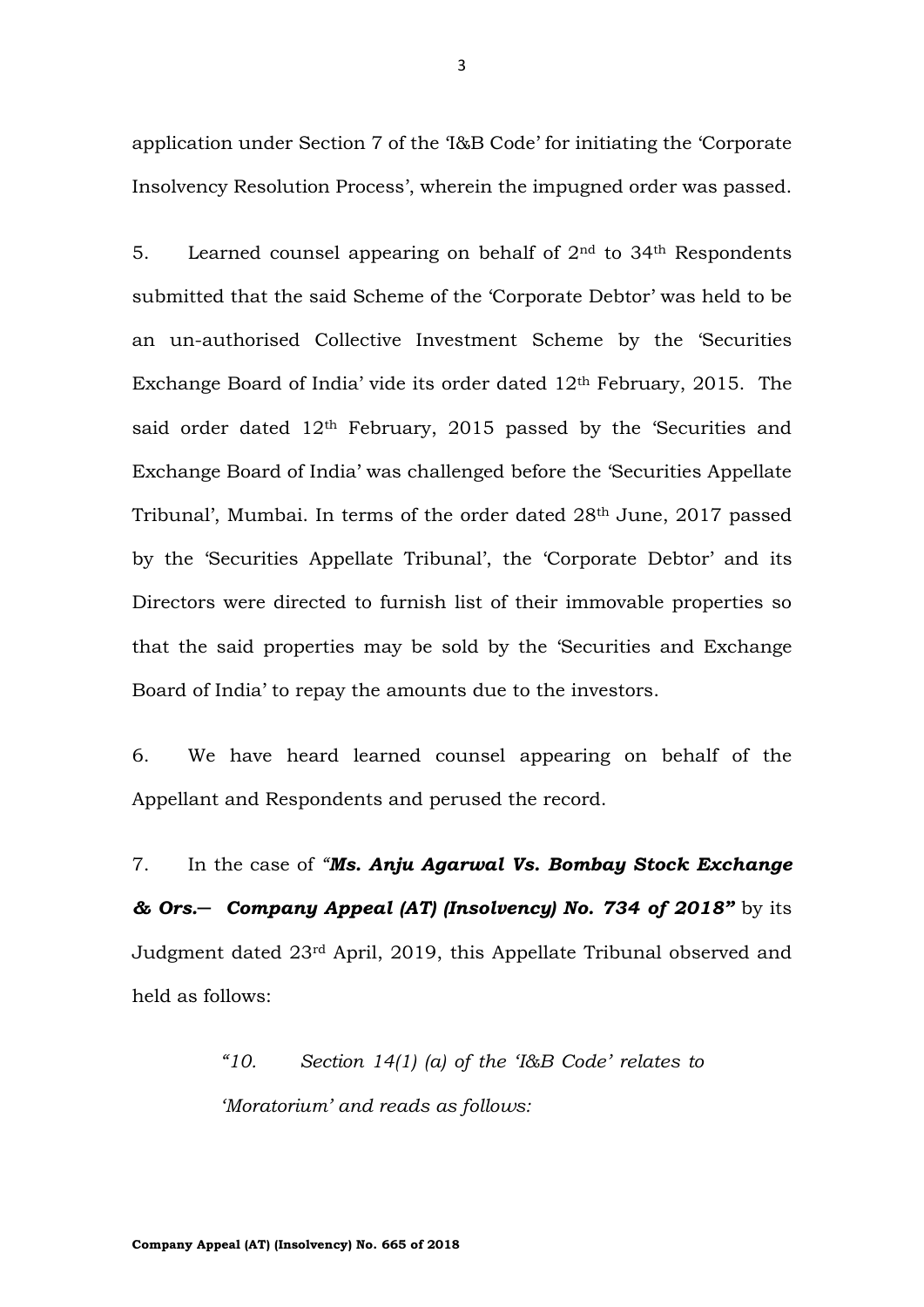*"14. Moratorium.—(1) Subject to provisions of sub-sections (2) and (3), on the insolvency commencement date, the Adjudicating Authority shall by order declare moratorium for prohibiting all of the following, namely:—*

*(a) the institution of suits or continuation of pending suits or proceedings against the corporate debtor including execution of any judgment, decree or order in any court of law, tribunal, arbitration panel or other authority;"*

*11. Section 17 while deals with 'management of affairs of 'Corporate Debtor' by 'Interim Resolution Professional'. Sub-section (2) of Section 17 empowers the 'Interim Resolution Professional' to act in terms of the provisions therein including clause (e) of Section 17(2) which reads as follows:*

> *17. Management of affairs of corporate debtor by interim resolution professional.—(1) From the date of*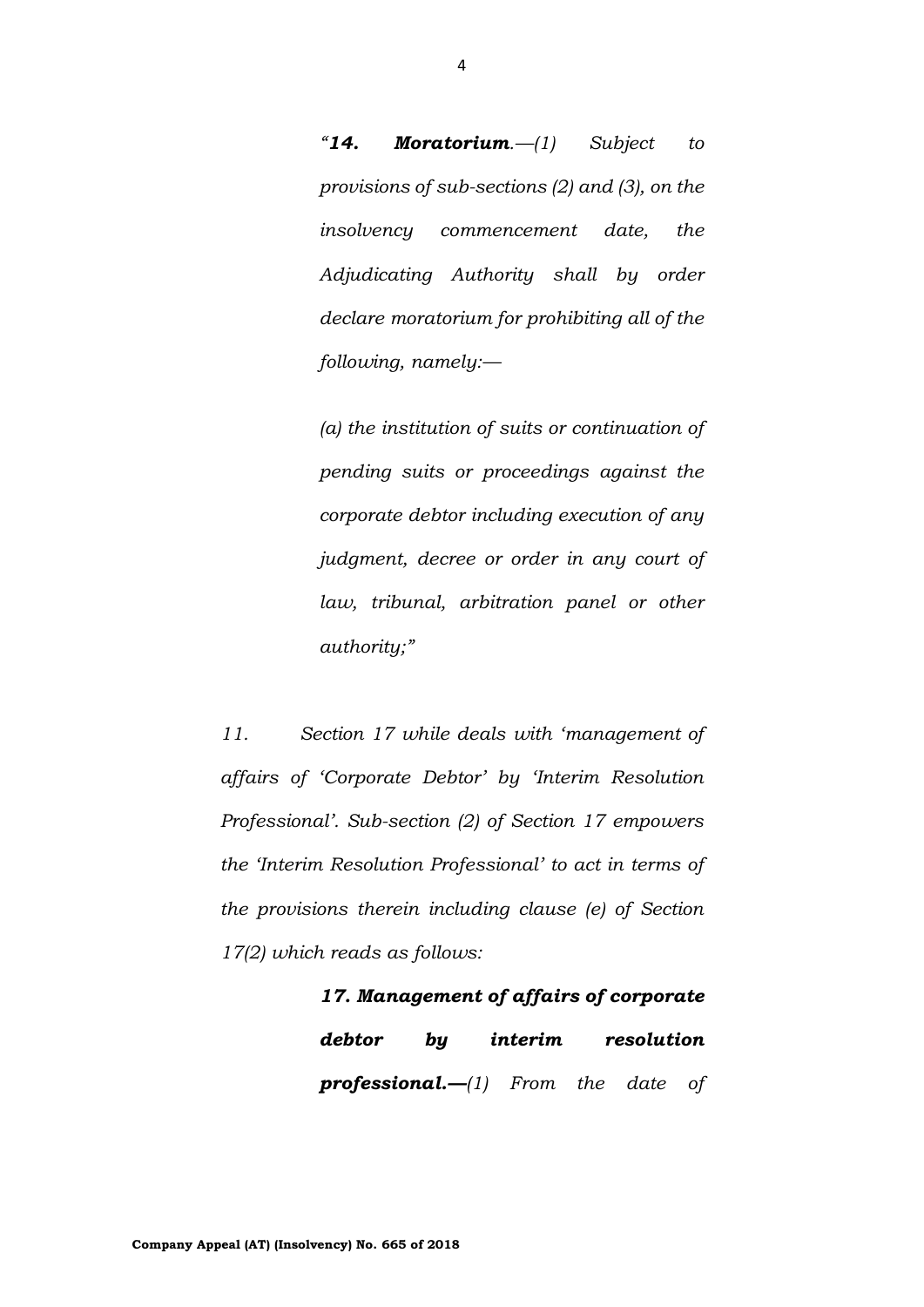*appointment of the interim resolution professional,—*

*(a) the management of the affairs of the corporate debtor shall vest in the interim resolution professional;*

*xxx xxx xxx (2) The interim resolution professional vested with the management of the corporate debtor shall—*

*xxx xxx xxx (e) be responsible for complying with the requirements under any law for the time being in force on behalf of the corporate debtor."*

*12. From the aforesaid provisions, it is clear that the 'Interim Resolution Professional' is responsible for complying with the requirements under any law for the time being in force on behalf of the 'Corporate Debtor', which includes the 'SEBI Act, 1992' and 'Securities Exchange Board of India (Listing Obligations and Disclosure Requirements), Regulations, 2015' framed therein.*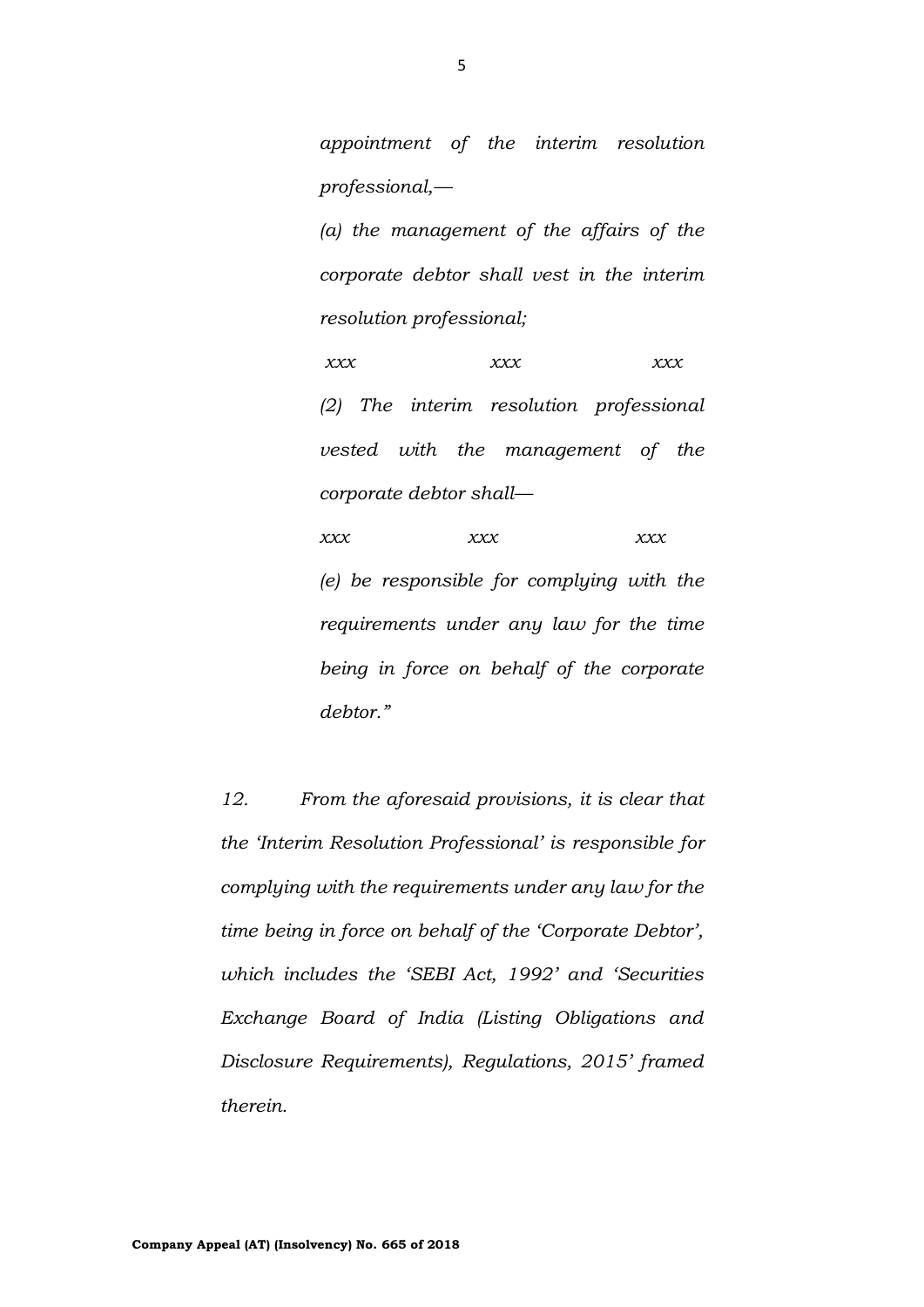*13. The question arises for consideration is whether on failure to perform the duties, if any, penal order is passed for penalty imposed on the 'Corporate Debtor' or any recovery can be made in terms of Section 28A of the 'SEBI Act, 1992'.*

*14. According to learned counsel for 'Securities Exchange Board of India' and the 'Bombay Stock Exchange', Section 28A of the 'SEBI Act, 1992' will have overriding effect on the provisions of Section 14 of the 'I&B Code'. However, such submission cannot be accepted for the reasons as mentioned and discussed below.*

*15. Section 28A of 'SEBI Act, 1992' relates to 'recovery of amounts' and reads as follows:*

> *"28A. Recovery of amounts.─ (1) If a person fails to pay the penalty imposed by the adjudicating officer or fails to comply with any direction of the Board for refund of monies or fails to comply with a direction of disgorgement order issued under section 11B or fails to pay any fees due to the Board, the Recovery Officer may draw up under his*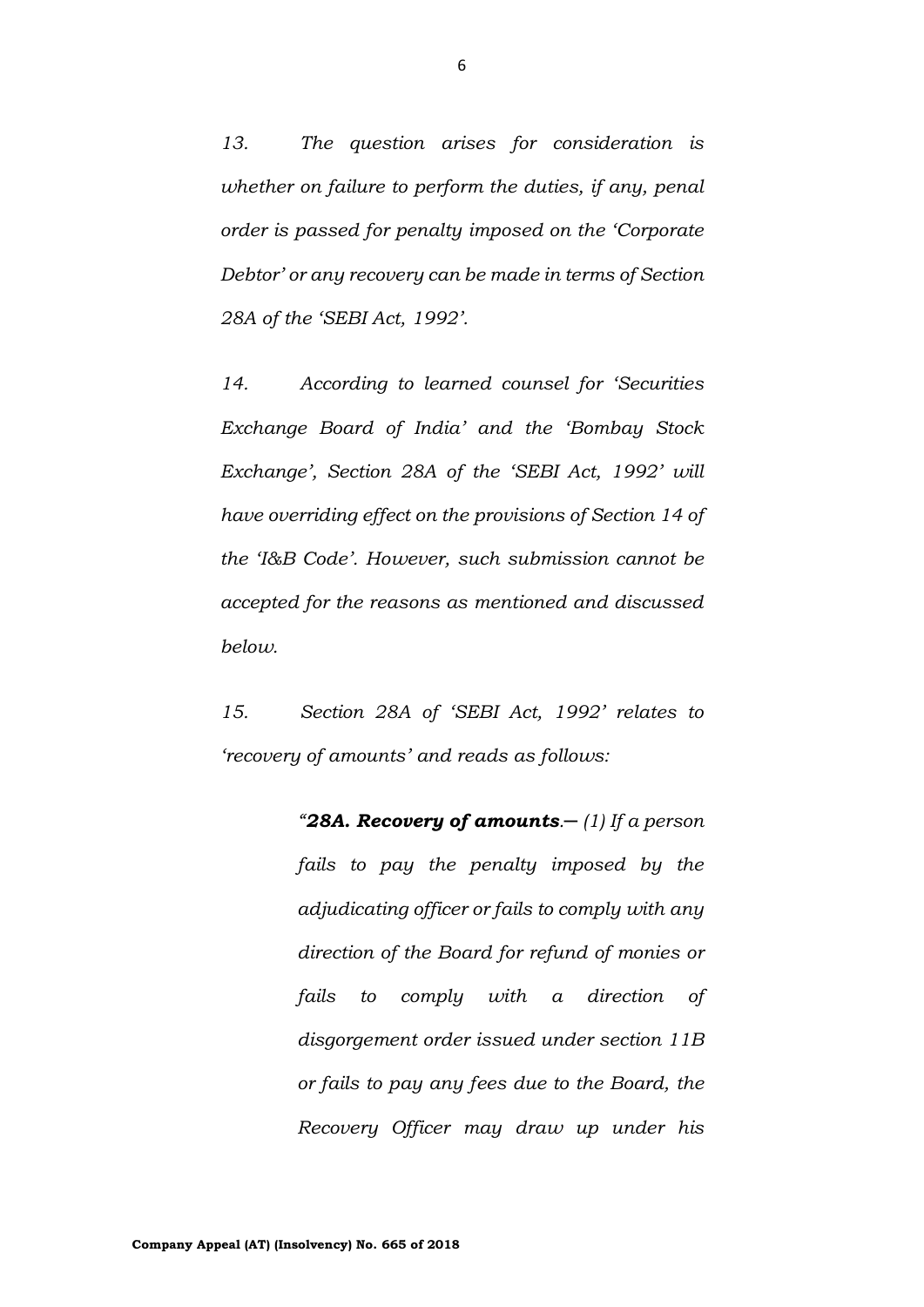*signature a statement in the specified form specifying the amount due from the person (such statement being hereafter in this Chapter referred to as certificate) and shall proceed to recover from such person the amount specified in the certificate by one or more of the following modes, namely:—*

> *(a) attachment and sale of the person's movable property;*

> *(b) attachment of the person's bank accounts;*

> *(c) attachment and sale of the person's immovable property;*

> *(d) arrest of the person and his detention in prison;*

> *(e) appointing a receiver for the management of the person's movable and immovable properties, and for this purpose, the provisions of sections 220 to 227, 228A, 229, 232, the Second and Third Schedules to the Income-tax Act, 1961 and the Income-tax (Certificate Proceedings) Rules, 1962, as in force from time to time, in so far as may be,*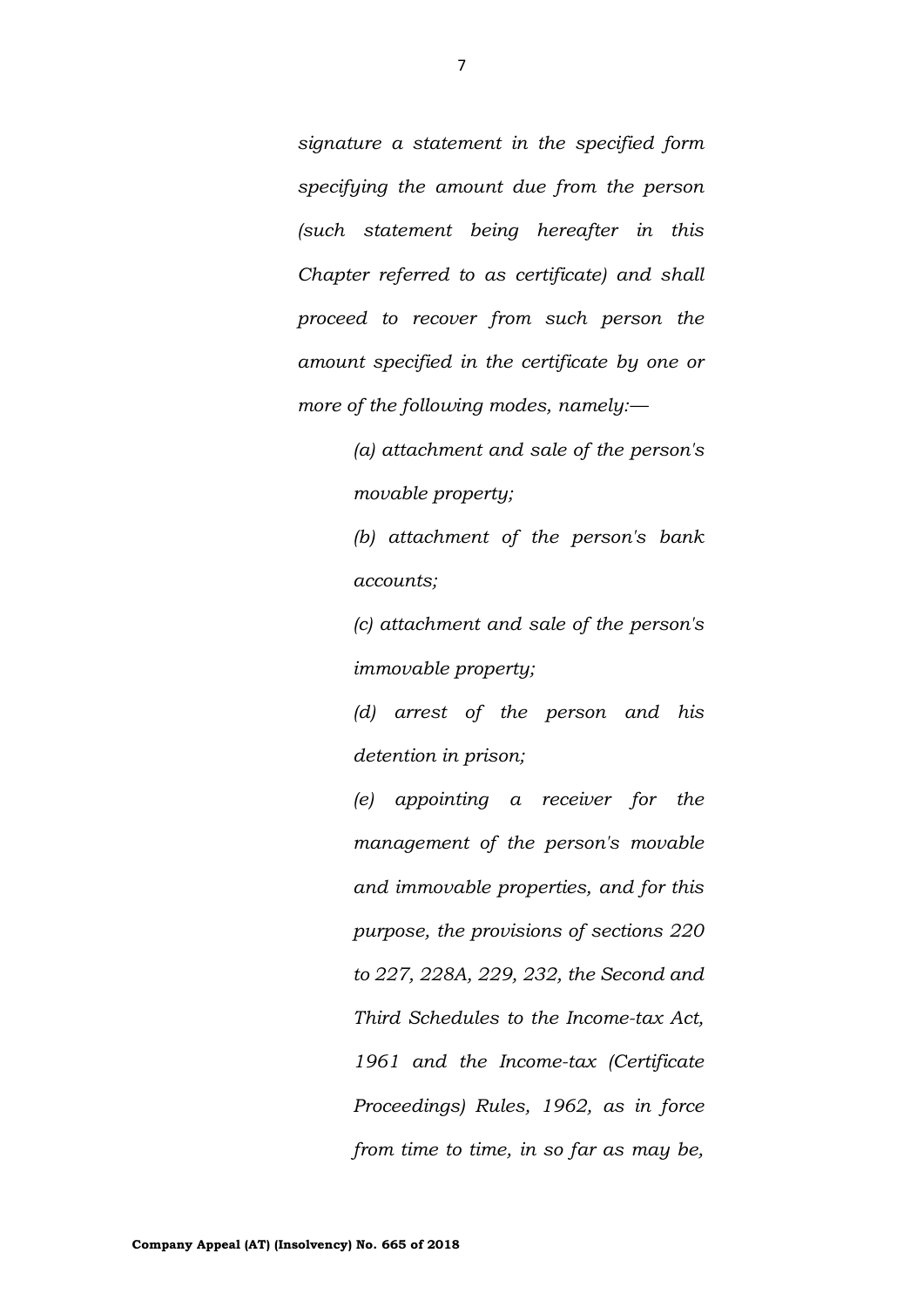*apply with necessary modifications as if the said provisions and the rules made thereunder were the provisions of this Act and referred to the amount due under this Act instead of to income-tax under the Income-tax Act, 1961.* 

*Explanation 1.— For the purposes of this subsection, the person's movable or immovable property or monies held in bank accounts shall include any property or monies held in bank accounts which has been transferred directly or indirectly on or after the date when the amount specified in certificate had become due, by the person to his spouse or minor child or son's wife or son's minor child, otherwise than for adequate consideration, and which is held by, or stands in the name of, any of the persons aforesaid; and so far as the movable or immovable property or monies held in bank accounts so transferred to his minor child or his son's minor child is concerned, it shall, even after the date of attainment of majority by such minor child or son's minor child, as the case may be, continue to be included in the person's movable or immovable*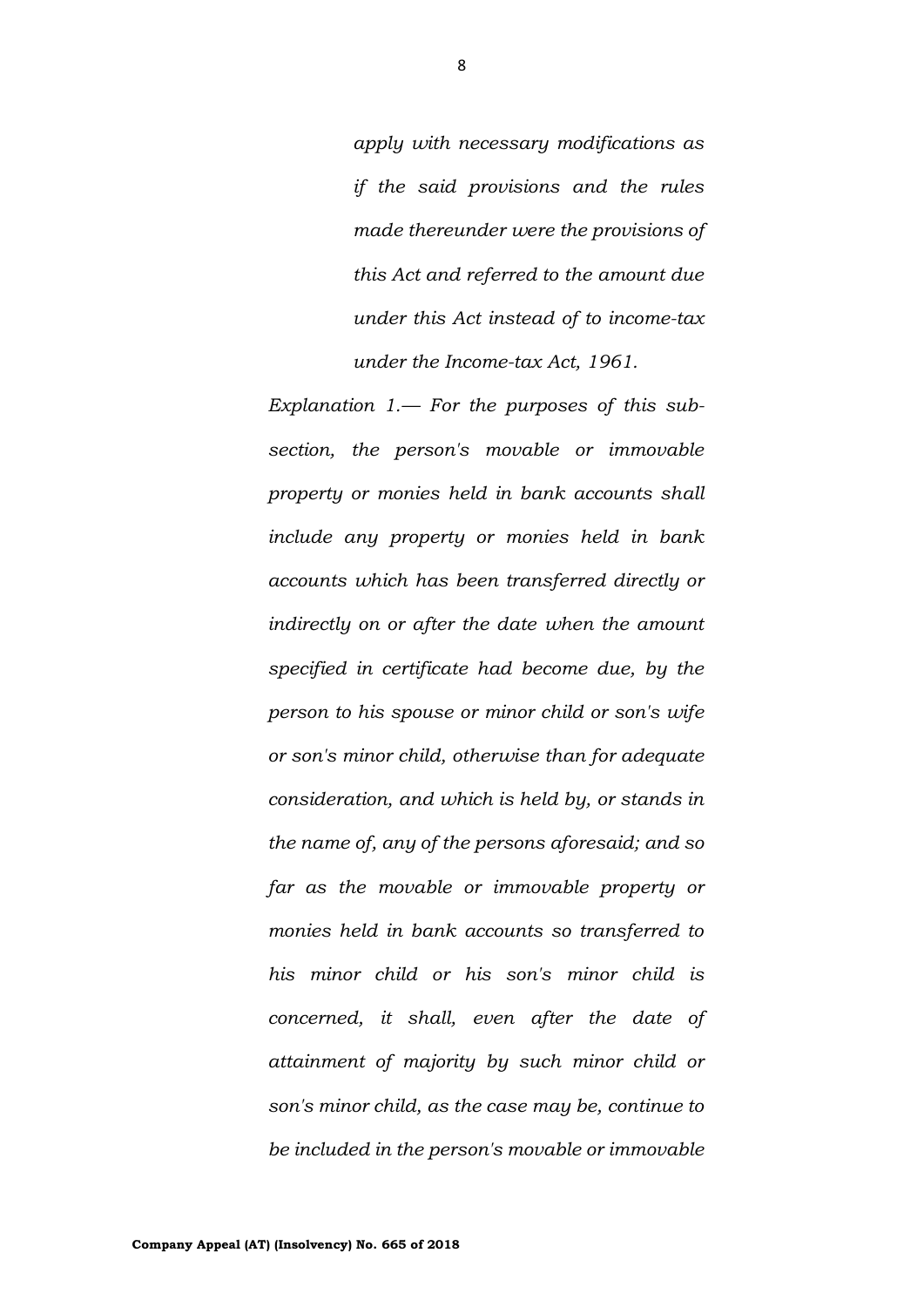*property or monies held in bank accounts for recovering any amount due from the person under this Act.*

*Explanation 2.— Any reference under the provisions of the Second and Third Schedules to the Income-tax Act, 1961 and the Income-tax (Certificate Proceedings) Rules, 1962 to the assessee shall be construed as a reference to the person specified in the certificate.*

*Explanation 3.— Any reference to appeal in Chapter XVIID and the Second Schedule to the Income-tax Act, 1961, shall be construed as a reference to appeal before the Securities Appellate Tribunal under section 15T of this Act.* 

*(2) The Recovery Officer shall be empowered to seek the assistance of the local district administration while exercising the powers under sub-section (1).* 

*(3) Notwithstanding anything contained in any other law for the time being in force, the recovery of amounts by a Recovery Officer under sub-section (1), pursuant to non-*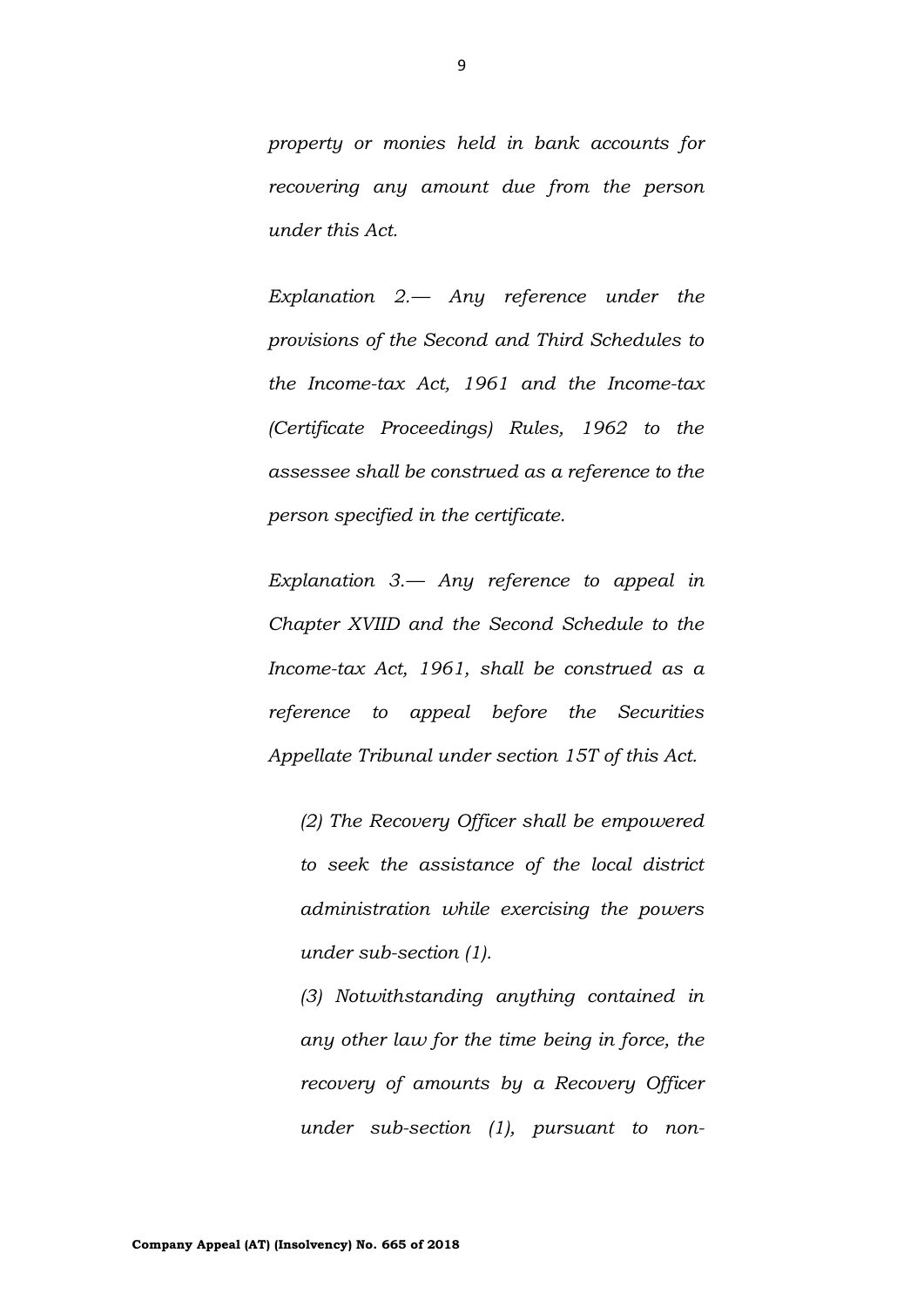*compliance with any direction issued by the Board under section 11B, shall have precedence over any other claim against such person.* 

*(4) For the purposes of sub-sections (1), (2)*  and (3), the expression \_Recovery Officer *''means any officer of the Board who may be authorised, by general or special order in writing, to exercise the powers of a Recovery Officer."*

*16. As per Section 14 (1) (a) of the 'I&B Code', the institution of suits or continuation of pending suits or proceedings against the 'Corporate Debtor' including execution of any judgment, decree or order in any court of law, tribunal, arbitration panel or other authority is prohibited.*

*17. Thus, we find that Section 28A of the SEBI Act, 1992 including sub-Section (3) therein is in contravention of Section 14 of the 'I&B Code'.*

*18. Section 238 of the 'I&B Code' is overriding provision and reads as follows:*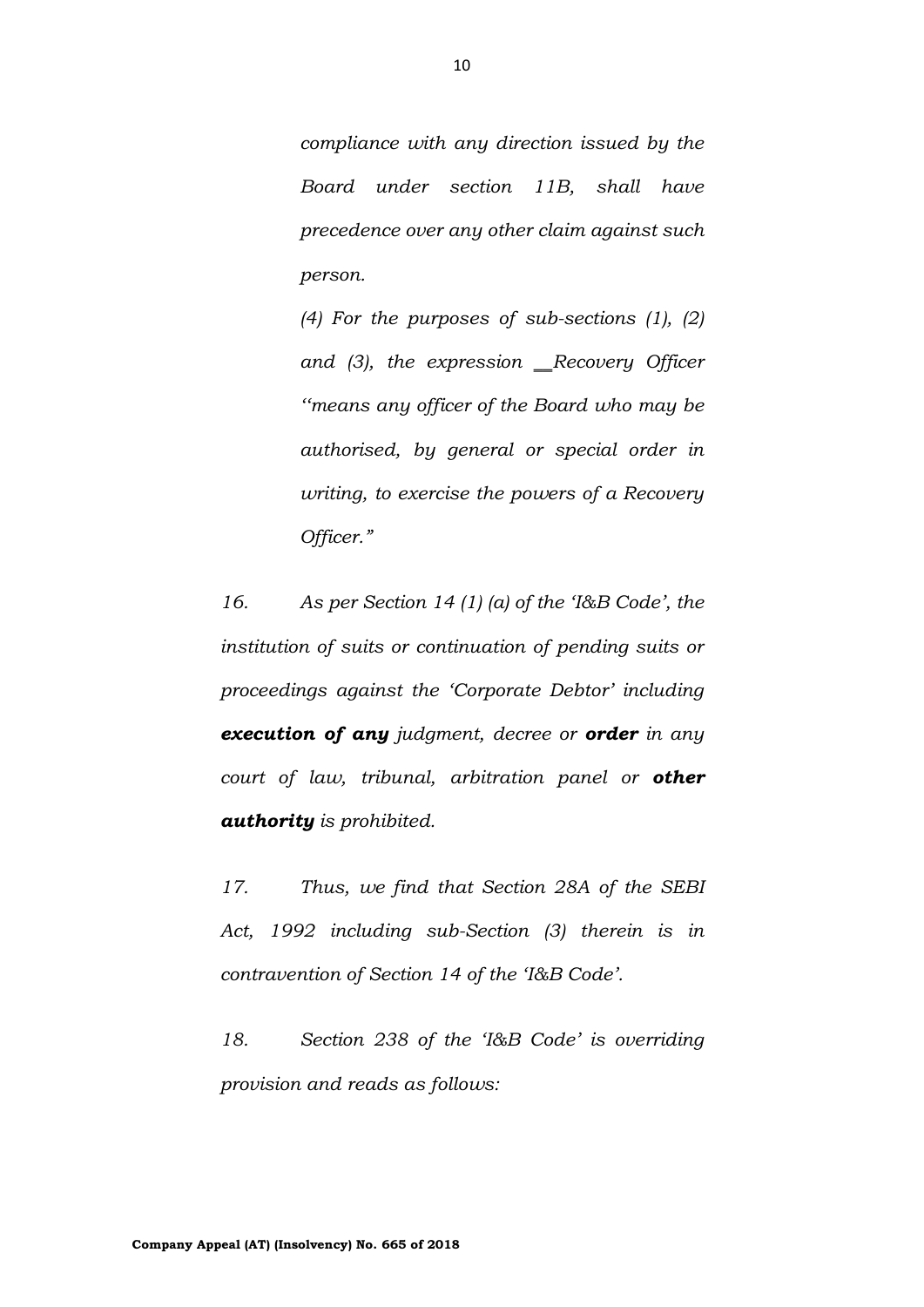*"238. Provisions of this Code to override other laws.—The provisions of this Code shall have effect, notwithstanding anything inconsistent therewith contained in any other law for the time being in force or any instrument having effect by virtue of any such*   $lan.$ "

*19. Section 28A of the 'SEBI Act, 1992' being inconsistent with Section 14 of the 'I&B Code', we hold that Section 14 of the 'I&B Code' will prevail over Section 28A of the 'SEBI Act, 1992' and 'Securities Exchange Board of India' cannot recover any amount including the penalty from the 'Corporate Debtor'. The 'Bombay Stock Exchange' for the same very reason cannot take any coercive steps against the 'Corporate Debtor' nor can threaten the 'Corporate Debtor' for suspension of trading of shares.*

*20. The 'Bombay Stock Exchange' deals with the shares. The shares of the 'Corporate Debtor', if listed with the 'Bombay Stock Exchange', can be dealt with by the 'Bombay Stock Exchange'. However, in view of Section 18 of the 'I&B Code', the 'Interim Resolution Professional' while taking control and custody of any*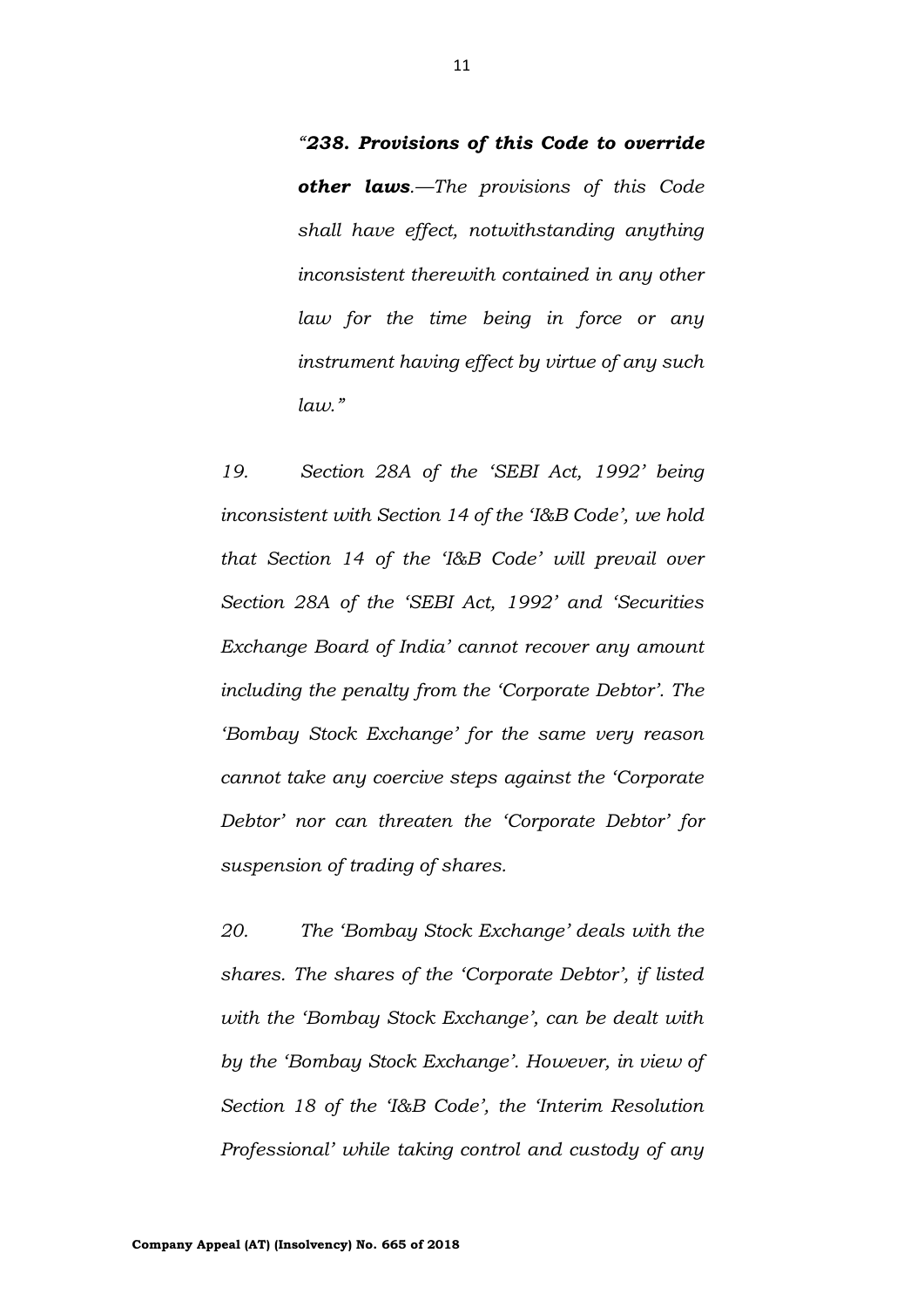*asset including the tangible and intangible assets, cannot sell the shares of the 'Corporate Debtor' during the period of 'Moratorium' except in accordance with the provisions of the 'I&B Code' and with the approval of the 'Committee of Creditors'. Therefore, dealing with the shares of the 'Corporate Debtor' by the 'Bombay Stock Exchange' during the period of 'Moratorium' normally does not arise. The shares can be transferred only in the manner prescribed under the 'I&B Code' and following requirements framed under the 'SEBI Act, 1992' and the 'Companies Act, 2013'."*

8. In view of the aforesaid position of law, we hold that the application under Section 7 is maintainable and till the period of 'Moratorium' continues, the 'Securities and Exchange Board of India' cannot recover any amount nor can sell the assets of the 'Corporate Debtor' during the 'Moratorium' period.

Though we have held that the application under Section 7 is maintainable while step has been taken by the 'Securities and Exchange Board of India' the 'Resolution Professional' is required to act in terms of Section 17(2) (e) of the 'I&B Code' for complying with the requirements under the 'Securities and Exchange Board of India Act' and Regulations framed thereunder as well as the guidelines issued by the Regulatory Authority. It is also made clear